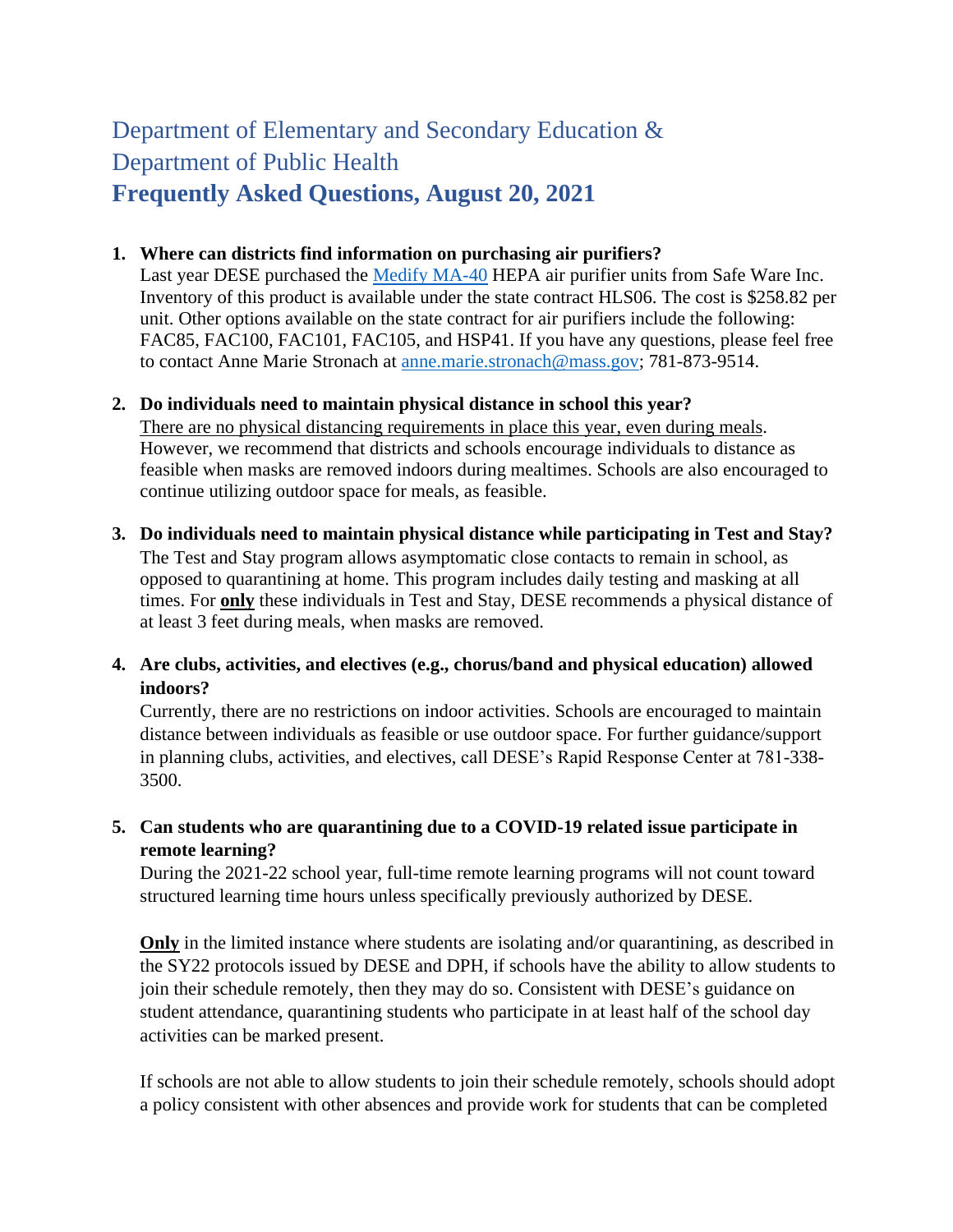while at home. To minimize the amount of time required to quarantine outside of school districts should adopt the Test and Stay program. More information about this program can be found here: [https://www.doe.mass.edu/covid19/testing/.](https://www.doe.mass.edu/covid19/testing/)

**6. What is the school's obligation to provide home or hospital services to students who are medically unable to attend school in person?**

Some students are unable to attend school due to a documented, longer-term medical need. Upon receipt of a physician's written order verifying that a student enrolled in a public school or placed by the public school in a private setting must remain at home or in a hospital on a day or overnight basis, or any combination of both, for medical reasons and for a period of not less than fourteen school days in any school year, the principal shall arrange for provision of educational services to provide the student with the opportunity to make educational progress even when a physician determines that the student is physically unable to attend school.

Please note that home and hospital services apply only to students with documented medical needs. To learn more about home and hospital services, please read the [Question and Answer](https://www.doe.mass.edu/prs/ta/hhep-qa.html)  [Guide on the Implementation of Educational Services in the Home or](https://www.doe.mass.edu/prs/ta/hhep-qa.html) Hospital (*[download](https://www.doe.mass.edu/prs/ta/hhep-qa.html)*) and review the physician affirmation forms [here.](https://www.doe.mass.edu/news/news.aspx?id=26474) For additional questions, please email [specialeducation@doe.mass.edu.](mailto:specialeducation@doe.mass.edu)

#### **7. Do schools need to maintain a dedicated medical waiting room?**

No, schools do not need to maintain a dedicated medical waiting room. If an individual is symptomatic on the bus or at school or tests positive for COVID-19 while at school, they must be masked, and when feasible, be in a separate room with the door closed. If a separate room is not available, they must adhere to strict 6 feet of physical distancing until they can go home. Information for School Health offices can be found [https://www.mass.gov/doc/information-for-school-health-offices/download.](https://www.mass.gov/doc/information-for-school-health-offices/download)

**8. Can individuals identified as a close contact while at home (i.e., non-school based close contact) return to school and participate in the Test and Stay program?**  The Test and Stay program is intended for school-based close contacts, only. Individuals identified as a close contact of an individual outside of school should follow Protocol B-2 or B-3 in the SY22 DESE/DPH [Protocols for Responding to COVID-19 Scenarios.](https://www.doe.mass.edu/covid19/on-desktop/protocols/protocols.pdf)

# **9. Can an individual who is identified as a close contact still participate in sports and extracurricular activities?**

Asymptomatic close contacts will follow [Protocol B: Protocol for asymptomatic close](https://www.doe.mass.edu/covid19/on-desktop/protocols/protocols.pdf)  [contacts.](https://www.doe.mass.edu/covid19/on-desktop/protocols/protocols.pdf) For school-sponsored events and sports that take place on non-school days, testing is necessary on those days for close contacts to participate. If these close contacts do not consent to testing, or if testing is not available, individuals may not participate.